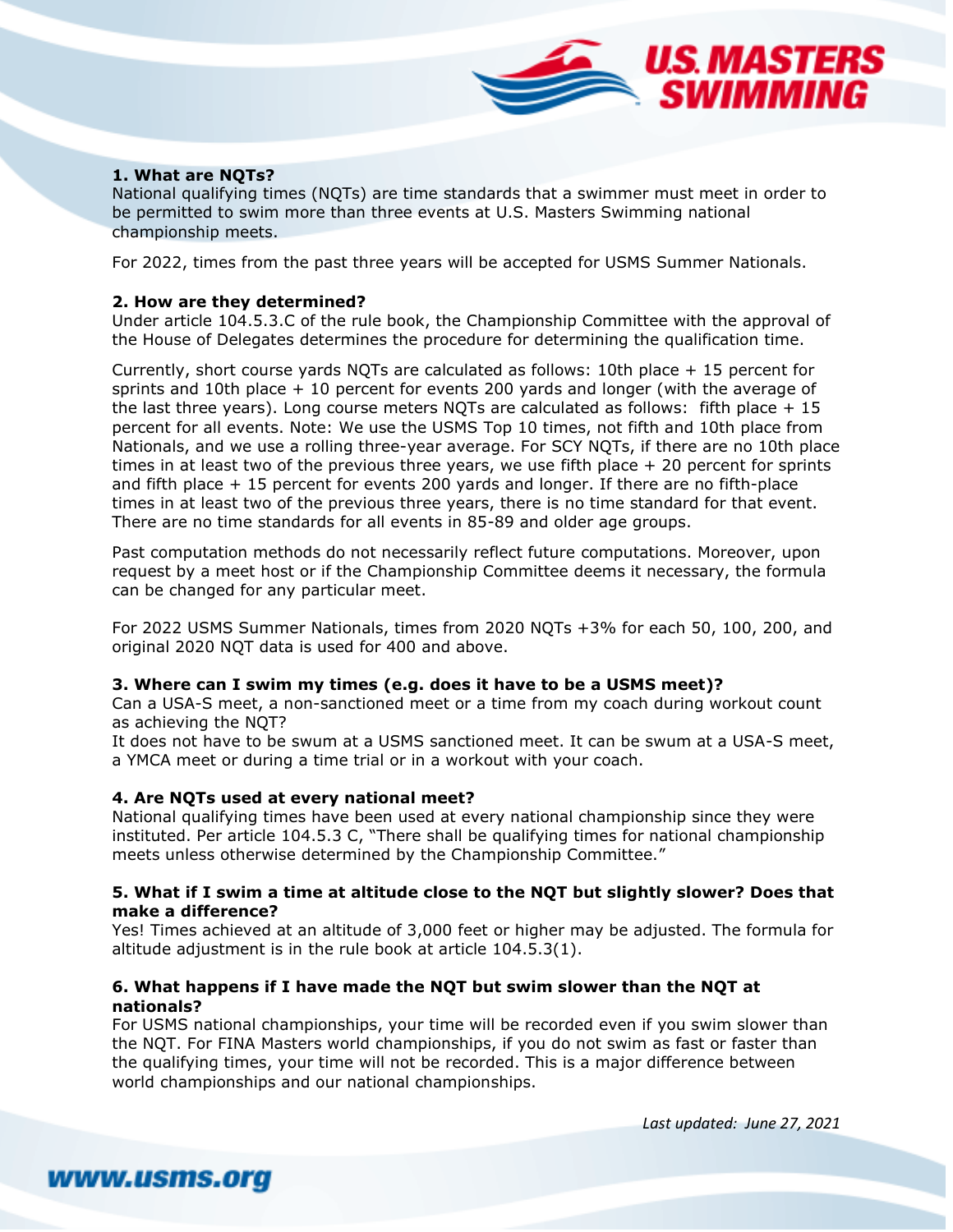

# **7. Why are NQTs used?**

USMS has always been an organization focused on inclusion. Swimmers of all abilities, from beginners to Olympians, are welcome to join and participate in meets. Back in the early days of Masters nationals, there were no qualifying times. Anyone could enter and swim at nationals.

As USMS grew, so did the two annual national championship meets. In 1987, 2,328 swimmers attended Spring Nationals (nearly double the previous record attendance from 1986). At this point, there were still no qualifying times.

The next few years saw good attendance at nationals. But allowing anyone to enter meant that the hours of the meets dragged on into the evening. There were events starting at 11:00 p.m. As a result, the House of Delegates instituted national qualifying times. The current system of qualifying times was the compromise. The system works as follows:

• ANYONE can enter nationals, and enter up to three individual events, without meeting any qualifying times.

• Swimmers who want to enter more than three individual events must meet qualifying times for those additional events.

The rationale behind these two provisions is that we can still allow anyone to enter the meet, but by limiting the number of events swum by the slower swimmers, we can control the length of the meet days.

This system only works as long as everyone is honest. Beyond the first three events, swimmers are on the honor system when they enter the meet. USMS is relying on swimmers to be confident that they can actually achieve the qualifying times.

The first national championship that used the NQTs was the 1993 USMS Spring Nationals that were held at Santa Clara, Calif.

## **8. What if I don't have a time in the course for nationals (e.g. I swam a short course yards time but do not have a meters time)?**

You can convert your time from one course to another; however, you have to do the conversion yourself. You may use any converter you wish such as tools from [Swimming](http://www.swimmingworldmagazine.com/time-conversion)  [World](http://www.swimmingworldmagazine.com/time-conversion) and [SwimSwam.](https://swimswam.com/swimming-times-conversion-tool/)

### **9. My LMSC does not always send in the meet results to the USMS national database. Is this a problem?**

The rule in 'normal' years is that you have swum the event at the national qualifying time or faster at some time in the past two years. You do not have to swim the event in a meet reported to the USMS national database. You could have achieved the time at a USA-S meet, a YMCA meet, a practice meet or in practice, but you should have swum the event.

For 2022, times from the past three years will be accepted for USMS Short Course and Long Course Nationals.

*Last updated: June 27, 2021*

www.usms.org